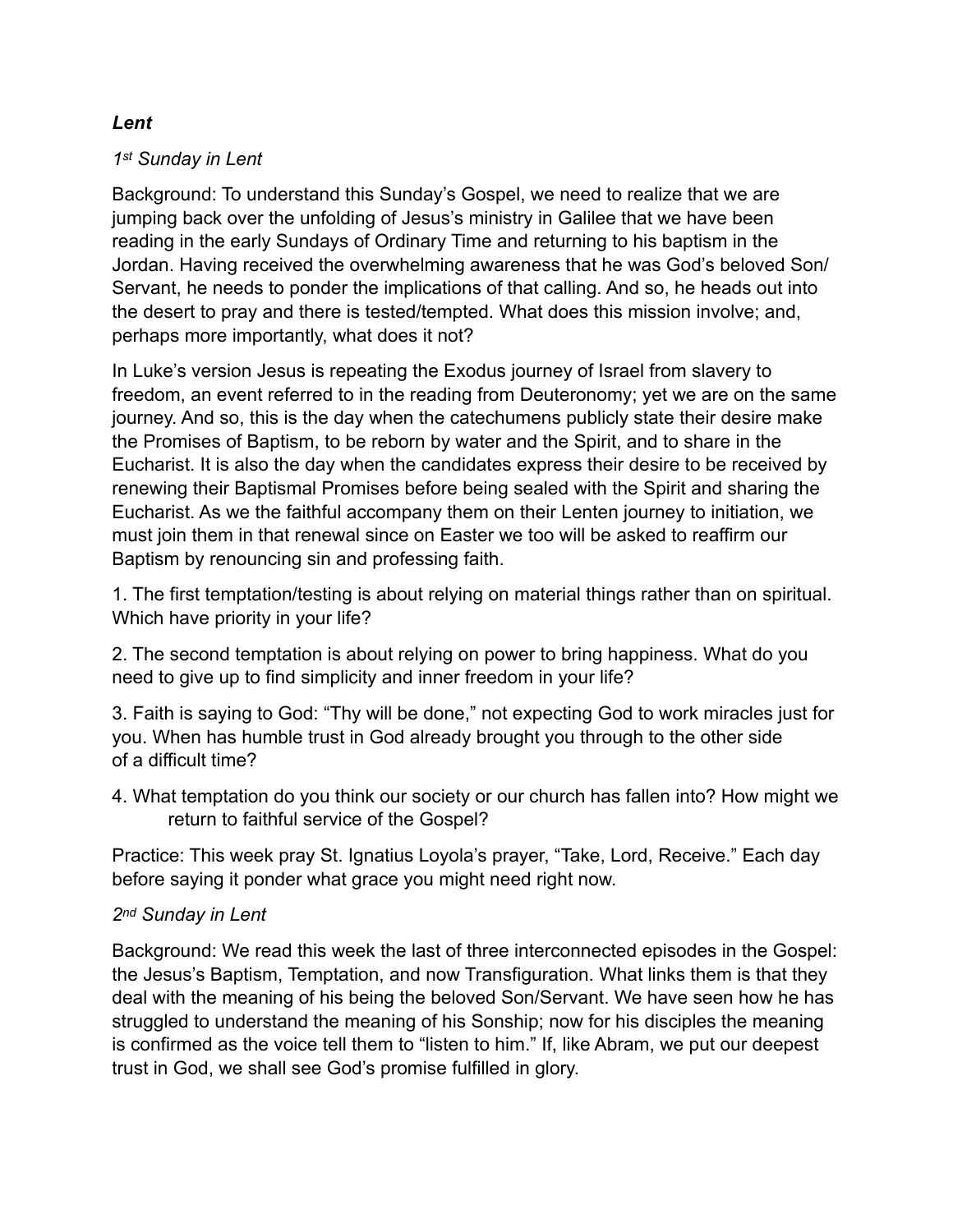1. When have you experienced the glory of Jesus? When did he become for you not just your Teacher but your Savior and Lord?

2. Are you so focused on your own sins and unworthiness that you cannot believe that God's is guiding you to glory through this Lenten journey?

3. Have you kept silent like the disciples, or have you told others of how God's grace is at work within you?

4. Which person's goodness have you been most blind to?

Practice: This day's responsorial psalm is Ps. 27, a prayer of trust in God in the midst of difficulties. Pray it each day this week. Before you pray it, each day ponder from what difficulty you might need, if not deliverance, then new strength.

*Introduction to the 3d to 5<sup>th</sup> Sundays in Lent: Unlike Cycles A and B in which the Gospels are taken from John, this year they are taken from Luke and his parables of mercy. As we draw closer and closer to Easter, we keep hearing the call to repentance, the sole condition for receiving God's mercy and reconciliation.* 

*Introduction for the 3d to 5th Sundays in Lent: For three Sundays the Gospel selections from John are part of the final, intense preparation of those called to the Easter sacraments of initiation. The scrutiny celebrated each Sunday is meant to help them "achiev(e) an intimate knowledge of Christ" by "progress(ing) in genuine self-knowledge through serious examination of their lives and true repentance." (RCIA 142) They will come to trust the transforming power of Christ at work within them as they encounter him as the living water (3d Sunday), the light of the world (4th), and the resurrection and the life (5th).*

*We who accompany them on their journey of faith are also invited to strengthen our relationship with Christ by turning away once again from whatever keeps us from holding fast to him in love.*

# *3d Sunday – Scrutiny*

Background: Jesus will step over boundaries in order to bring the Good News to everyone. Although the Samaritans claimed to be authentic inheritors of God's covenant, the Jews regarded them as apostates and refused to allow them to worship at the Temple in Jerusalem. And so, the Samaritans had built their own Temple on Mt. Gerizim. Yet in this passage Jesus not only asks a Samaritan but a woman to give him a drink of water. An important detail: she is coming to the village well alone and in the heat of the day probably because the other women won't have anything to do with her because her checkered marital history.

1. In what ways have you found yourself alone, thirsty, dried out, and hopeless?

2. What are you afraid to tell Jesus about yourself even though you want to?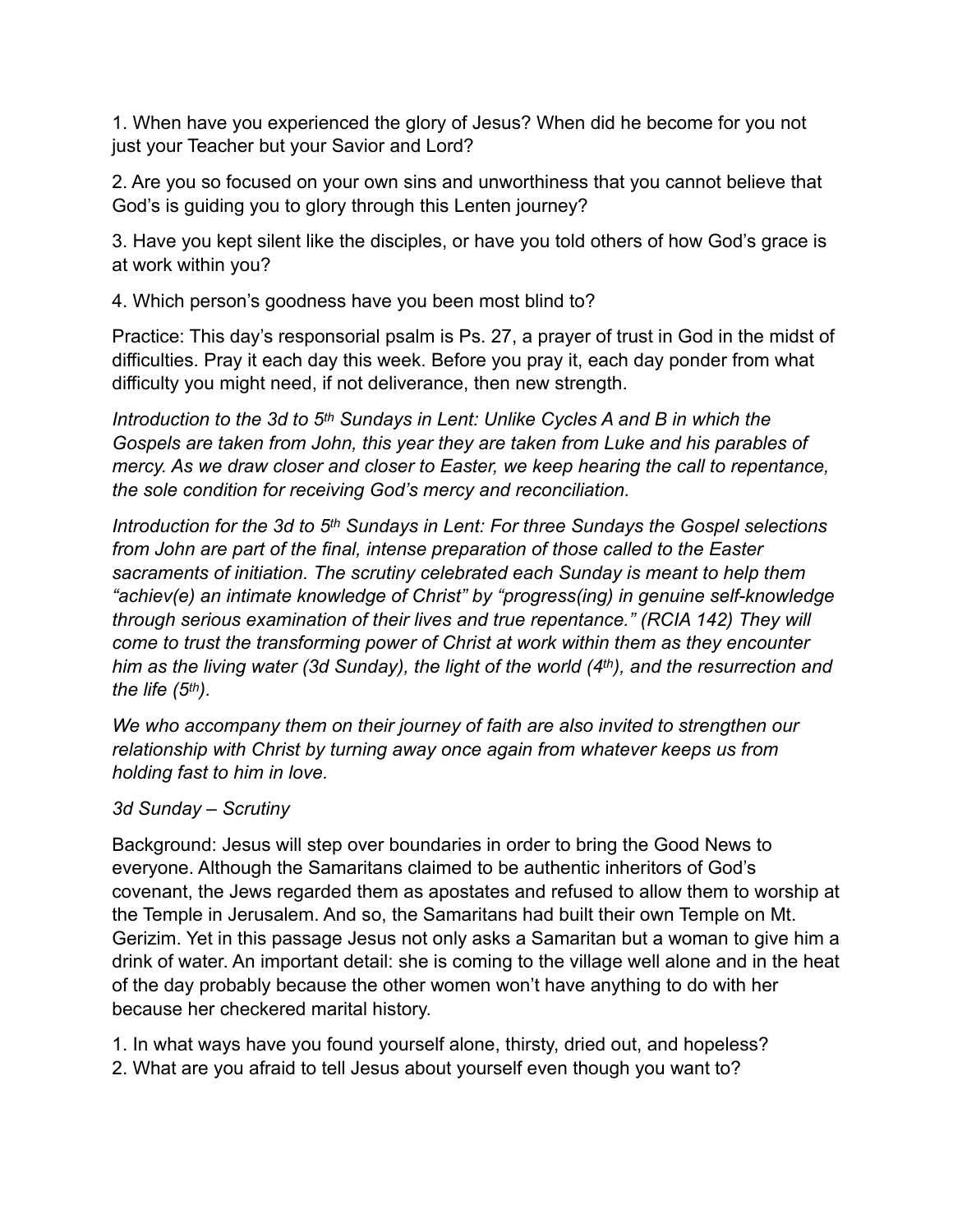- 3. What do you want to tell him that you are really thirsty for?
- 4. How has he already given you living water? How have you shared it with others?

Practice: Blessing ourselves with holy water as we enter church is an ancient custom. Rather than being a bit of Catholic magic, it is meant to remind us of our Baptism, of the cleansing that God continually gives us and of God's invitation to be part of his covenant people. The gesture proclaims our belief in Christ as Redeemer and the words our faith in the Trinity. How can you make this gesture more intentional for yourself?

## *4th Sunday – Scrutiny*

The Pharisees think that they know The Truth about God and about life. To them suffering is a punishment for sin, and God doesn't listen to the prayers of sinners. Yet in Jesus we come to know a God who step-by-step leads people to know God's power and compassion and to a clearer vision of the meaning of life.

- 1. How have you been blind to a crucial truth about yourself?
- 2. How has Christ's life already scattered some shadows in your life?

3. What are the shadows in society or in the Church that obscure for you the light of Christ? **Christ**?

4. How can your love bring light and healing to others?

Practice: Light a candle, and stare into its flame as you meditate on your blindness this week. What have you been blinded by? What have you been blind to? Each day list your types of blindness, and write down next to them what you need to say or do to bring light into your darkness.

## *5th Sunday – Scrutiny*

Background: Like those preparing for the Easter sacraments, Mary and Martha already have faith in Jesus. Their challenge is to grow in that belief. Can he really do the impossible right here and now—for me? Can he really bring the dead to life—even me? Have we asked him?

1. What part of your life makes you feel as if you were living in a tomb? What old habits or perspectives make you feel trapped and lifeless?

- 2. What part of society or the Church makes you feel the same way?
- 3. What do you experience a call to come forth from your tomb? To liberation?
- 4. How has Jesus been restoring you to life? When do you feel his new life in you?

Practice: Some people live in tombs—through chronic illness, disability, mental or emotional challenge, age, etc. Look around at your own life, and discover whom you can bring to life simply by reaching out to them. Then do so.